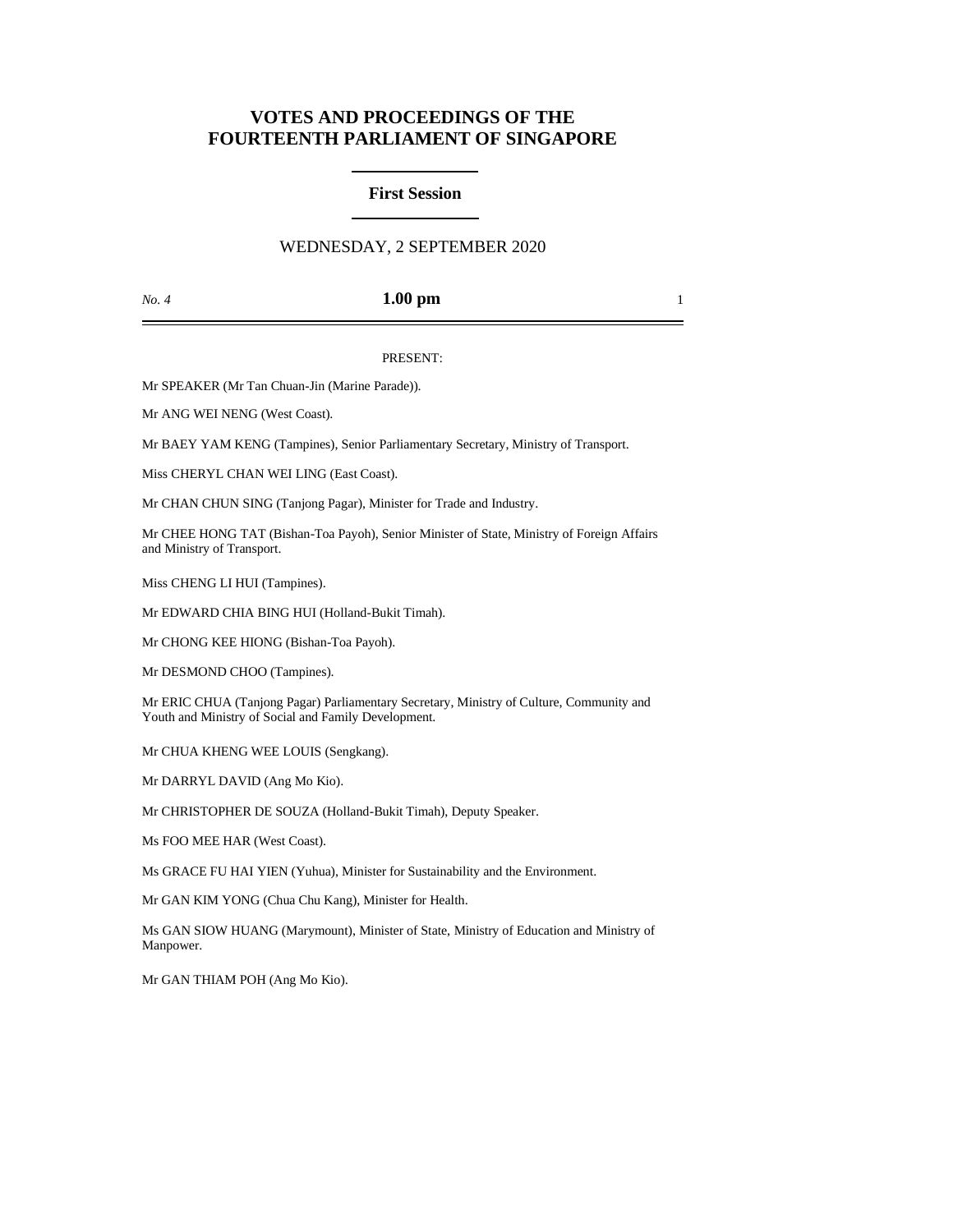Mr GERALD GIAM YEAN SONG (Aljunied).

Mr DERRICK GOH (Nee Soon).

Ms HE TING RU (Sengkang).

Mr HENG CHEE HOW (Jalan Besar), Senior Minister of State, Ministry of Defence.

Mr HENG SWEE KEAT (East Coast), Deputy Prime Minister, Coordinating Minister for Economic Policies and Minister for Finance.

Mr SHAWN HUANG WEI ZHONG (Jurong).

Ms INDRANEE RAJAH (Tanjong Pagar), Minister, Prime Minister's Office, Second Minister for Finance, Second Minister for National Development and Leader of the House.

Mr S ISWARAN (West Coast), Minister for Communications and Information and Minister-in-charge of Trade Relations.

Dr JANIL PUTHUCHEARY (Pasir Ris-Punggol), Senior Minister of State, Ministry of Communications and Information and Ministry of Health and Government Whip.

Dr AMY KHOR LEAN SUAN (Hong Kah North), Senior Minister of State, Ministry of Sustainability and the Environment and Ministry of Transport.

Dr KOH POH KOON (Tampines), Senior Minister of State, Ministry of Health.

Mr KWEK HIAN CHUAN HENRY (Kebun Baru).

Mr DESMOND LEE (West Coast), Minister for National Development and Minister-in-charge of Social Services Integration.

Mr LEE HSIEN LOONG (Ang Mo Kio), Prime Minister.

Mr LEONG MUN WAI (Non-Constituency Member).

Mr LIANG ENG HWA (Bukit Panjang).

Mr LIM BIOW CHUAN (Mountbatten).

Assoc Prof JAMUS JEROME LIM (Sengkang).

Ms SYLVIA LIM (Aljunied).

Dr LIM WEE KIAK (Sembawang).

Ms LOW YEN LING (Chua Chu Kang), Minister of State, Ministry of Culture, Community and Youth and Ministry of Trade and Industry.

Ms MARIAM JAAFAR (Sembawang).

Mr MASAGOS ZULKIFLI B M M (Tampines), Minister for Social and Family Development; Second Minister for Health and Minister-in-charge of Muslim Affairs.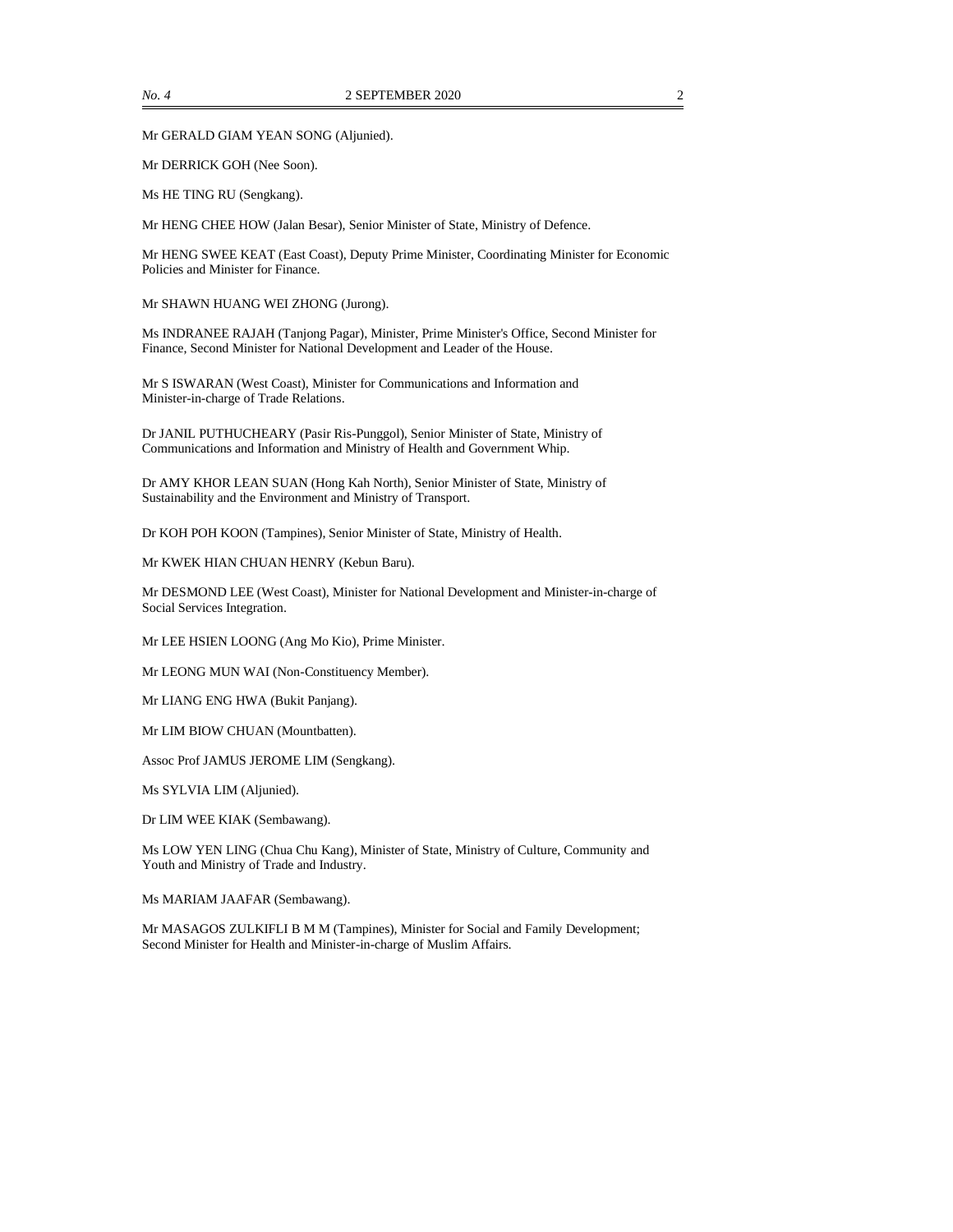Dr MOHAMAD MALIKI BIN OSMAN (East Coast), Minister, Prime Minister's Office, Second Minister for Education and Second Minister for Foreign Affairs.

Mr MOHD FAHMI BIN ALIMAN (Marine Parade).

Mr MUHAMAD FAISAL ABDUL MANAP (Aljunied).

Assoc Prof Dr MUHAMMAD FAISHAL IBRAHIM (Nee Soon), Minister of State, Ministry of Home Affairs and Ministry of National Development.

Mr MURALI PILLAI (Bukit Batok).

Ms NADIA AHMAD SAMDIN (Ang Mo Kio).

Dr NG ENG HEN (Bishan-Toa Payoh), Minister for Defence.

Ms NG LING LING (Ang Mo Kio).

Mr LOUIS NG KOK KWANG (Nee Soon).

Miss RACHEL ONG (West Coast).

Mr ONG YE KUNG (Sembawang), Minister for Transport.

Ms JOAN PEREIRA (Tanjong Pagar).

Mr LEON PERERA (Aljunied).

Ms DENISE PHUA LAY PENG (Jalan Besar).

Ms HAZEL POA (Non-Constituency Member).

Ms POH LI SAN (Sembawang).

Mr PRITAM SINGH (Aljunied), Leader of the Opposition.

Ms RAEESAH KHAN (Sengkang).

Ms RAHAYU MAHZAM (Jurong), Parliamentary Secretary, Ministry of Health.

Mr SAKTIANDI SUPAAT (Bishan-Toa Payoh).

Mr SEAH KIAN PENG (Marine Parade).

Mr K SHANMUGAM (Nee Soon), Minister for Home Affairs and Minister for Law.

Mr SHARAEL TAHA (Pasir Ris-Punggol).

Ms SIM ANN (Holland-Bukit Timah), Senior Minister of State, Ministry of Communications and Information and Ministry of National Development and Deputy Government Whip.

Mr SITOH YIH PIN (Potong Pasir).

Ms HANY SOH (Marsiling-Yew Tee).

Ms SUN XUELING (Punggol West), Minister of State, Ministry of Education and Ministry of Social and Family Development.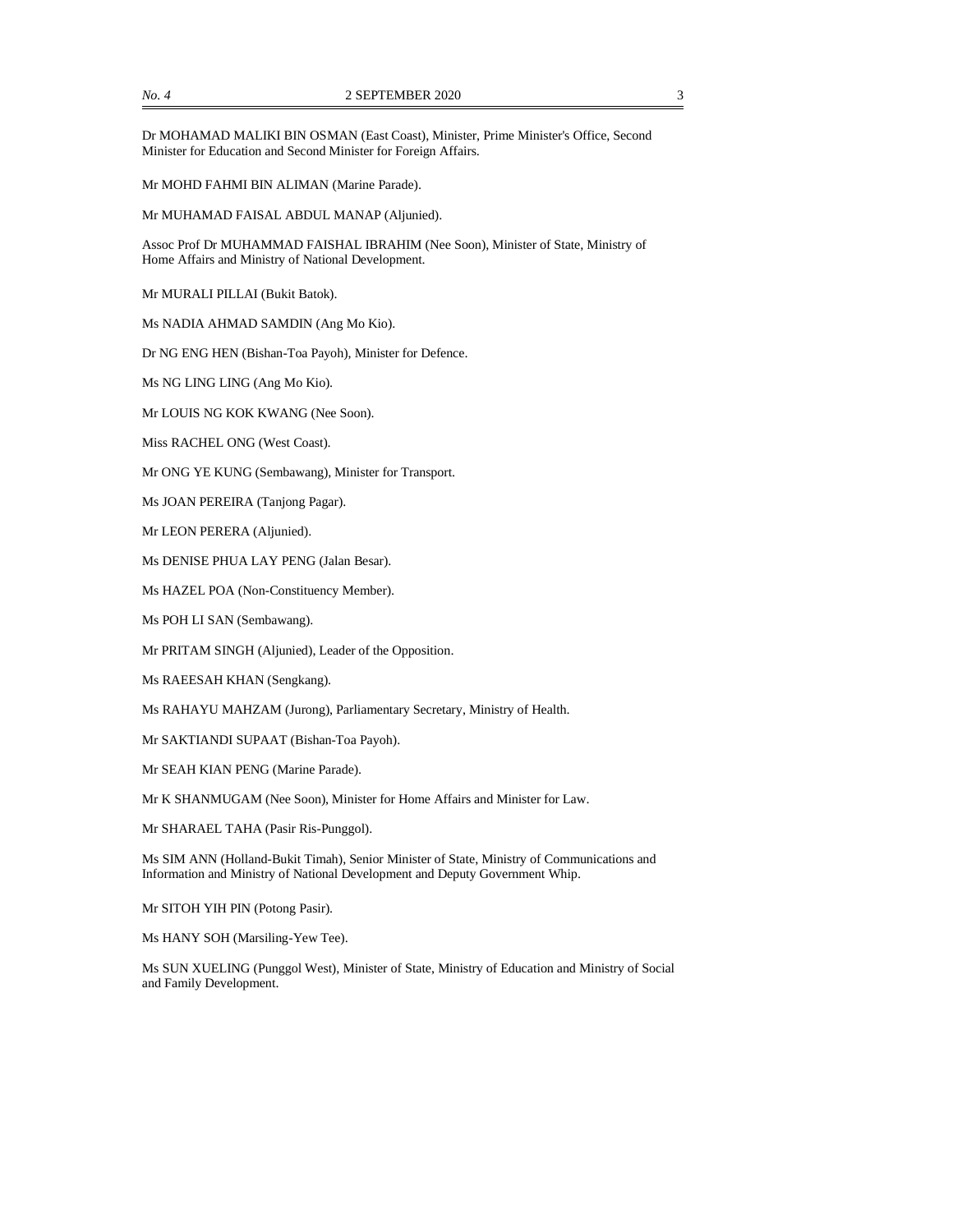Mr ALVIN TAN (Tanjong Pagar), Minister of State, Ministry of Culture, Community and Youth and Ministry of Trade and Industry.

Ms CARRIE TAN (Nee Soon).

Mr DENNIS TAN LIP FONG (Hougang).

Mr DESMOND TAN (Pasir Ris-Punggol), Minister of State, Ministry of Home Affairs and Ministry of Sustainability and the Environment.

Ms JESSICA TAN SOON NEO (East Coast), Deputy Speaker.

Mr TAN KIAT HOW (East Coast), Minister of State, Prime Minister's Office and Ministry of National Development.

Dr TAN SEE LENG (Marine Parade), Minister, Prime Minister's Office, Second Minister for Manpower and Second Minister for Trade and Industry.

Dr TAN WU MENG (Jurong).

Mr PATRICK TAY TECK GUAN (Pioneer).

Mr TEO CHEE HEAN (Pasir Ris-Punggol), Senior Minister and Coordinating Minister for National Security.

Mrs JOSEPHINE TEO (Jalan Besar), Minister for Manpower and Second Minister for Home Affairs.

Mr THARMAN SHANMUGARATNAM (Jurong), Senior Minister and Coordinating Minister for Social Policies.

Ms TIN PEI LING (MacPherson).

Mr EDWIN TONG CHUN FAI (Marine Parade), Minister for Culture, Community and Youth and Second Minister for Law.

Mr VIKRAM NAIR (Sembawang).

Dr VIVIAN BALAKRISHNAN (Holland-Bukit Timah), Minister for Foreign Affairs.

Dr WAN RIZAL (Jalan Besar).

Mr DON WEE (Chua Chu Kang).

Mr LAWRENCE WONG (Marsiling-Yew Tee), Minister for Education and Second Minister for Finance.

Mr XIE YAO QUAN (Jurong).

Mr ALEX YAM ZIMING (Marsiling-Yew Tee).

Ms YEO WAN LING (Pasir Ris-Punggol).

Mr YIP HON WENG (Yio Chu Kang).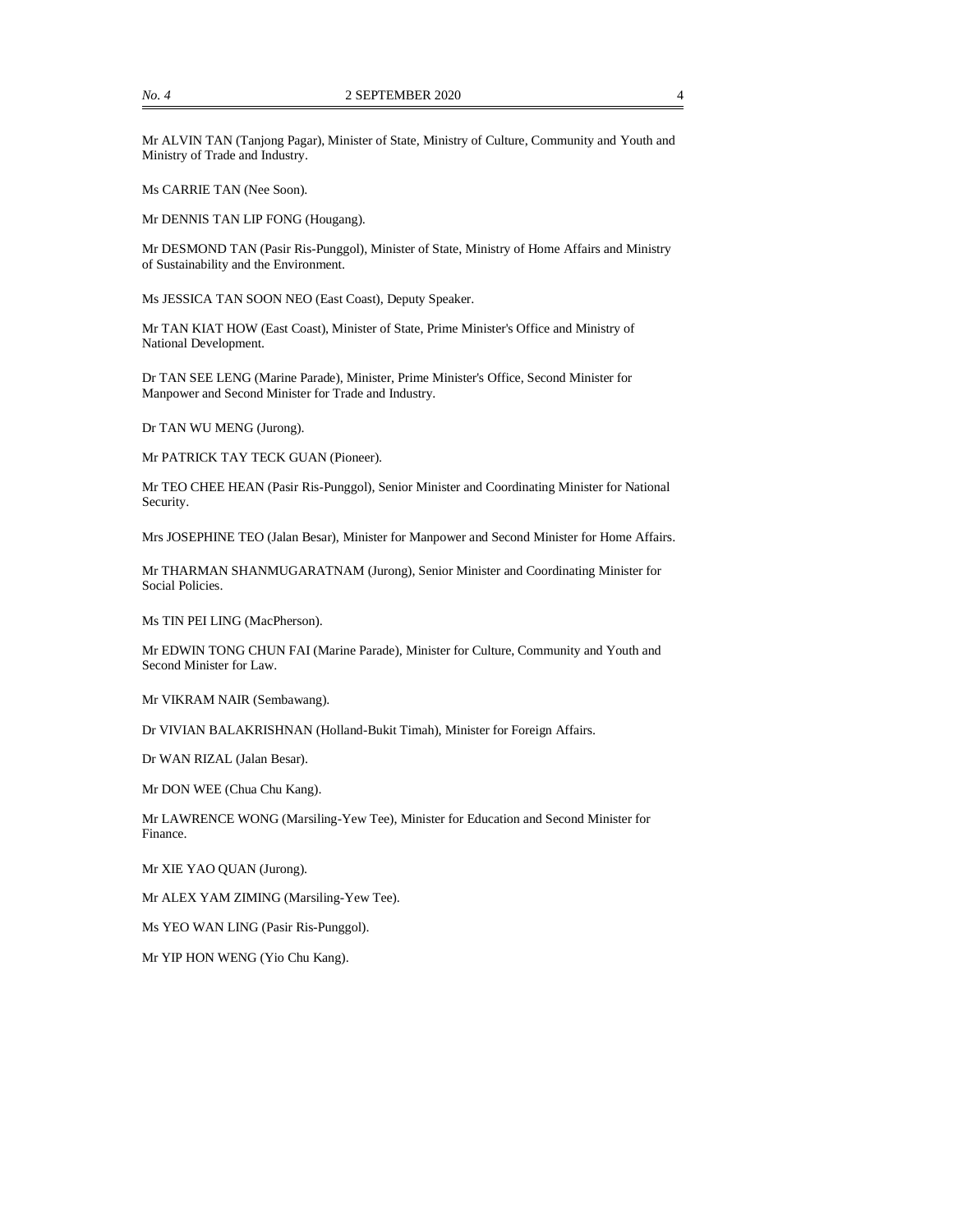Mr MELVIN YONG YIK CHYE (Radin Mas).

Mr ZAQY MOHAMAD (Marsiling-Yew Tee), Senior Minister of State, Ministry of Defence and Ministry of Manpower and Deputy Leader of the House.

Mr ZHULKARNAIN ABDUL RAHIM (Chua Chu Kang).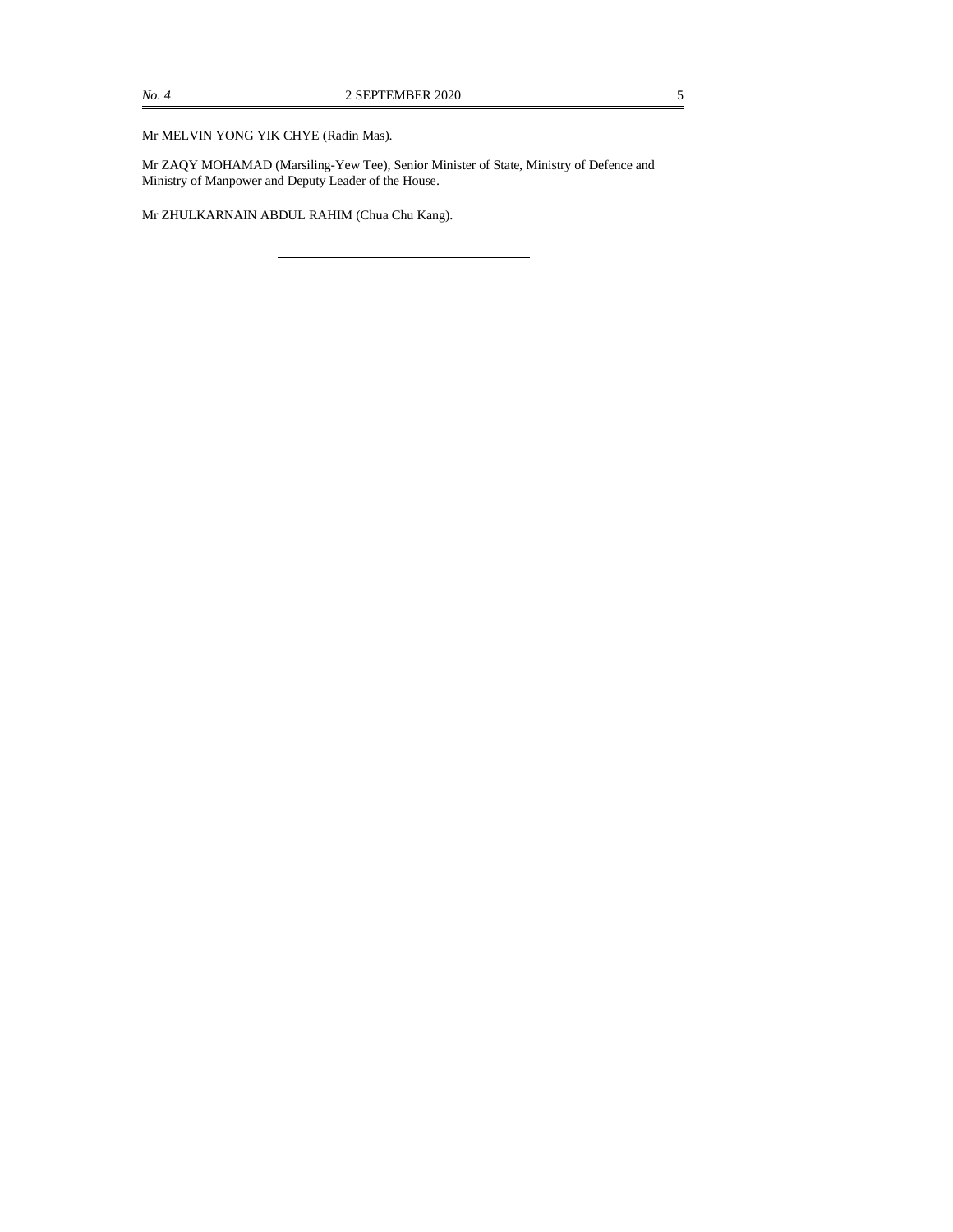- 1 Papers presented to Parliament and received by the Clerk of Parliament pursuant to Standing Order No. 31 (Presentation of Papers) and ordered to lie upon the Table:
	- 1.1 Animals and Birds (Dog Licensing and Control) (Amendment) Rules 2020 Presented on 2 September 2020 (S. L. 25 of 2020).
	- 1.2 COVID-19 (Temporary Measures) (Control Order) (Amendment No. 13) Regulations 2020 – Presented on 2 September 2020 (S. L. 26 of 2020).
- 2 President's Speech (Address of Thanks) (Mr Patrick Tay Teck Guan) (3<sup>rd</sup> Allotted Day) Question again proposed on resumption of Debate (31 August 2020), "That the following Address in reply to the Speech of the President be agreed to:

'We, the Parliament of the Republic of Singapore, express our thanks to the President for the Speech which she delivered on behalf of the Government at the Opening of the First Session of this Parliament.'."; – Debate arising.

- 3 Time Limit for Speeches − (Leader of the House) − (with the consent of Mr Speaker and the general assent of Members present) − Motion made, and Question put – Resolved, "That the proceedings on the item under discussion be exempted from the provisions of Standing Order No. 48(8) to remove the time limit in respect of the Prime Minister's speech.".
- 4 President's Speech (Address of Thanks) − Debate resumed on Question, "That the following Address in reply to the Speech of the President be agreed to:

'We, the Parliament of the Republic of Singapore, express our thanks to the President for the Speech which she delivered on behalf of the Government at the Opening of the First Session of this Parliament.'."

- 5 Exempted Business (Leader of the House) (with the consent of Mr Deputy Speaker and general assent of Members present) – Motion made, and Question put – Resolved, "That the proceedings on the business set down on the Order Paper for today be proceeded with beyond the moment of interruption.".
- 6 President's Speech (Address of Thanks) − Debate resumed on Question, "That the following Address in reply to the Speech of the President be agreed to:

'We, the Parliament of the Republic of Singapore, express our thanks to the President for the Speech which she delivered on behalf of the Government at the Opening of the First Session of this Parliament.'."

7 Adjournment of Debate − (Leader of the House) − (with the consent of Mr Deputy Speaker) − Motion made, and Question put − Resolved, "That the debate be now adjourned.".

Debate to be resumed Tomorrow.